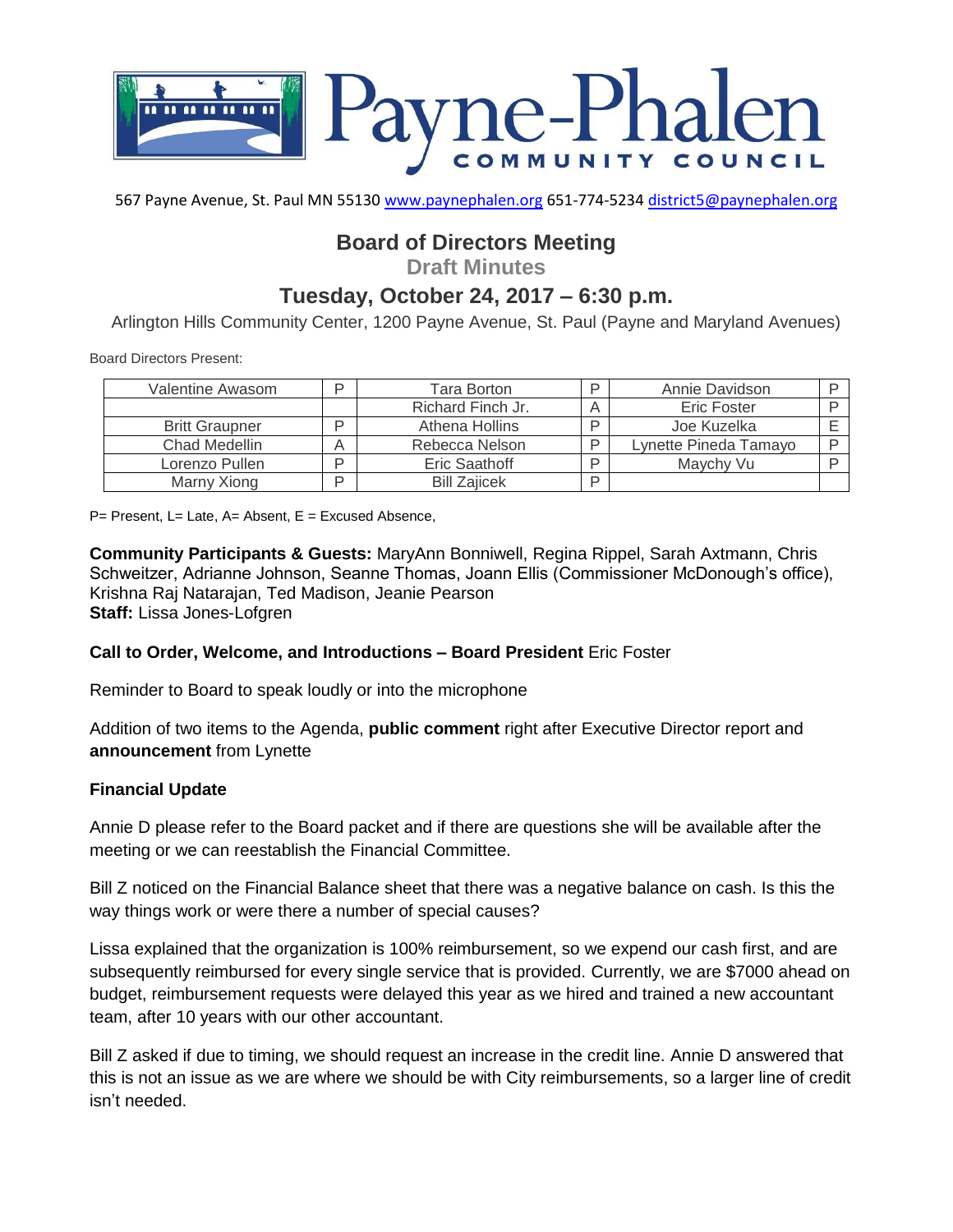### **President's Report**

Neighborhood Honor Roll - way to honor members of the neighborhood. Will be honored through a ceremony downtown St Paul. Did not do this last year due to issues occurring here. We would like to start this again. Cannot nominate a person more than once (refer to list in packet). Should not nominate ourselves.

Stuart Knappmiller, Tom LaFlecht by Eric S

Roger Allmendinger, Ryan Huseby, Eddie Woo, Charles Dexter by Eric F

Danielle Swift by Lorenzo P

David Syers, Ryan Kapaun, Don Lorr, and Mike Pennig, Anne DeJoy by Bill Z

Annie motioned to put up three tonight and then vote

Eric S asked for clarification on criteria (business, person, volunteers, groups)

Lynette requested to vote online (via email) Passed.

Executive Director transition, Lissa's time is ending and with her help we will find a new Exec. Director. The goal is to have a new director by the first of the year and be fully transitioned into that role/position by April. Asked for volunteers for the search committee.

# **Board Deliberation Meeting minutes**

Approval of amended August minutes and September minutes.

Motion by Eric S to approve the amended minutes, seconded by Annie D. Motion passed.

# **Executive Director report: Equity Action Planning**

Our focus tonight is on the commitment to equity. A presentation on our Equity Investment Rationale and Equity Strategic Action Plan was made, in collaboration with five other district councils, to the City Council at its most recent meeting.

Map of the City of Saint Paul, circa 1935, was presented and talked about. Areas where people live today are eerily similar to the areas the city designated for people to live in, in 1935. As a board, you have the opportunity to change this. The Equity Investment Rationale and Equity Strategic Action Plan are tools to help you make and measure the change, a chance to make this right!

The last time we had a plan for district-wide investment was in 1979, and it was based, in part, on this map. Lissa requested that the board take a formal vote to approve, adopt and publish the Equity Investment Rationale and Equity Strategic Action Plan at its November meeting.

Marny thanked Lissa and said that we should reground ourselves, our District council is behind even though we have the largest amount of diversity. Today there are not many changes, except for greater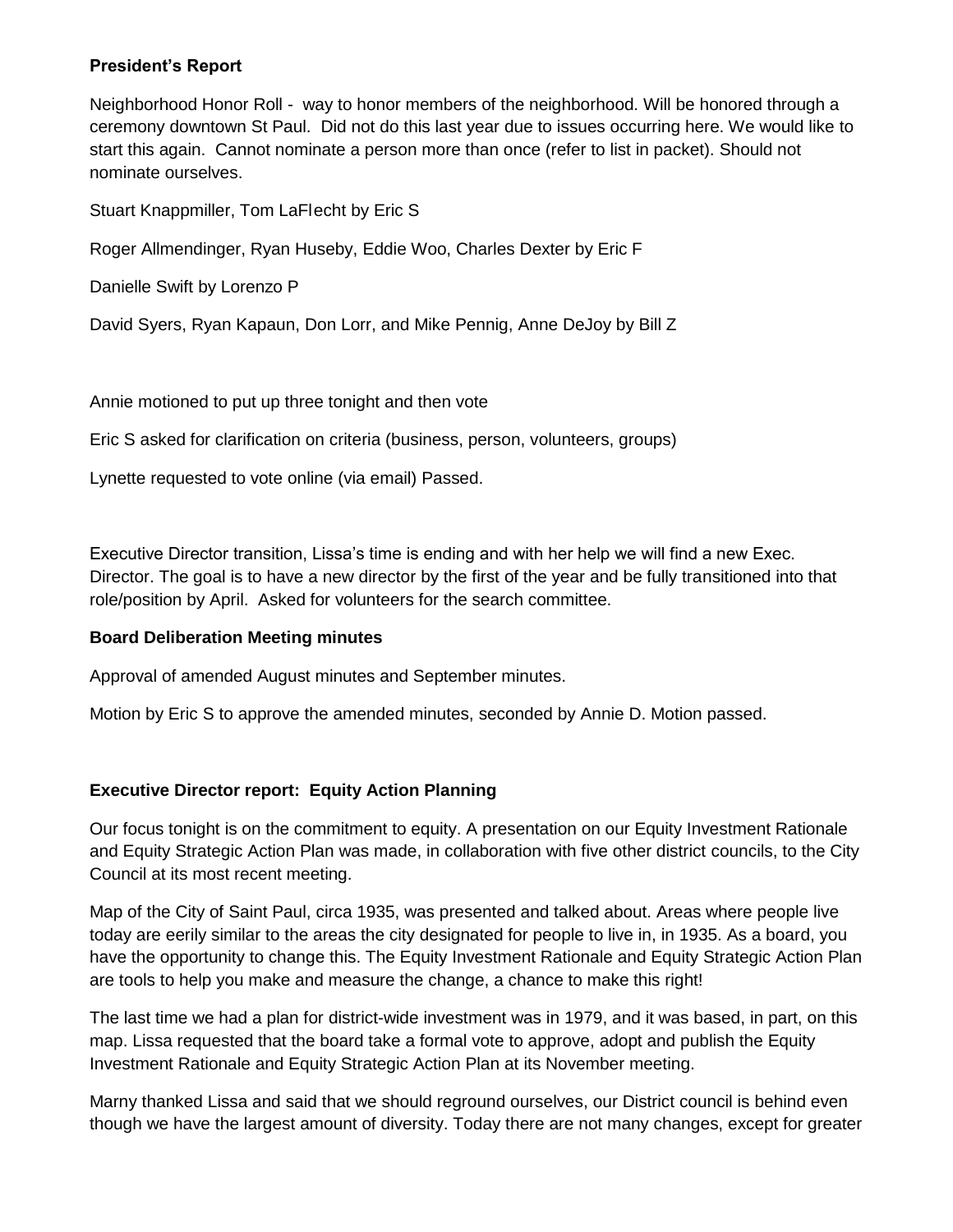Diversity. Neighbors are coming together to share and talk and this map is important to be able to reground ourselves.

Annie asked "For passage in November" what are we looking at?

Lissa replied that she, along with Britt, Marny, Athena and Robin worked on the Equity work group along with four other District Councils and would like the Equity Investment Rationale and the Equity Strategic Action Plan to be incorporated into our Plan. She would like to make sure that we have time to look it over and make revisions as needed to be able to vote on it for the November meeting as the December meeting is typically short.

Eric F reiterated that December board meeting is typically short and has a social component. Should we have something different? Send your thoughts to Executive Committee members, or Lissa

# **Public comment (amended agenda)**

Ted Madison, resident of East Side for 25 years and is part of a group of concerned East Siders about, and trying to stop the development of the China Friendship Garden in its specific area. Would like to urge those involved to find a different location. In last year and a half have attended meetings designed to gather community input about the Garden Concern of its location and the possible destruction of that 'green' area currently not developed. Are calling the Garden large and intrusive and will change the natural beauty of this space. Developed in part thru the council, they have expressed their concerns thru the city etc. Feel at a loss as to where to go? What to do and who to talk to? Would like to talk to Park Board. What actions have the district council taken in the past to recommend or to encourage the development of this area? Knowing the history now, would the district council be willing to listen to other community members expressing their concerns. Have signatures of 40 people who oppose this location.

Jeanie Pearson lives across the lake, has worked (volunteered) with the park in programs with mostly youth to establish pollinator gardens. Reads from letter of 91-year-old neighbor, expressing fear of destruction of the park, would like it to stay green and natural (Ken Livermore, also a former council member). Jeanie's objection is to a four-story pagoda, orange arch, pink, round bridge. Many rocks and boulders will be in the way. Structures are contrary and offensive spiritually, mentally and physically. It's adjacent to the stone arch bridge which was restored with millions of dollars to be able to have first responders access to the north end of the park. Contrary to the public purpose of the park. The park was designed for all members of the community not just one ethnic group particularly one that is an Authoritarian state.

MaryAnn grew up in the area opposed to the garden also. The trees and oaks will seem like they are violated.

Eric F thanked all for the comments. He expressed uncertainty about how the Pavilion ended up on tonight's agenda when the board voted many months ago? Since the board did vote, they won't entertain putting it back on the full board agenda.

Bill Z In 2011 was put in the master plan for the park and wouldn't have been sought if it hadn't been wanted.

Ted asked about the Master Plan referred to by Bill.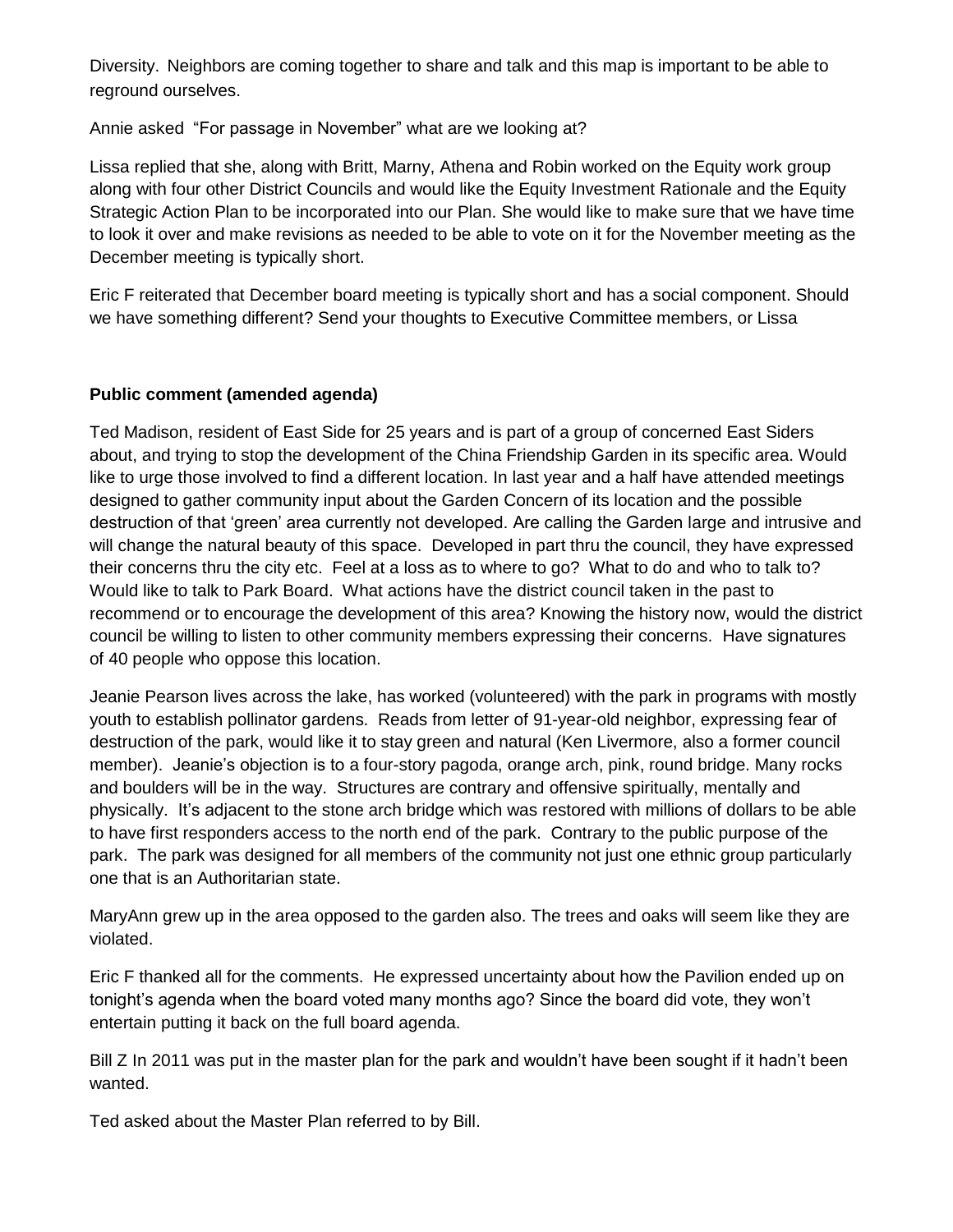Bill replied that in 2010 the City was overdue for a review (every thirty years). And this was put on the agenda.

### **Board presentations to serve on the council**

Vacancy created by absence of Charles Dexter. He has resigned due to lack of time and ability to make the time commitment. Opened up to the public for two-minute presentations.

Sarah Axtmann lives on Cook. Wants to become more involved and walk the walk and talk the talk. Sees lots of potential and excited when she came to the last meeting. Wants to be one of those that fixes and brings the change.

Seanne Thomas longtime resident real estate broker, has kids who played soccer and involved in school community. Worked with ESNDC for a few years before leaving to start her own brokerage. Knows a lot of business owners in the area and would like to be involved in this.

Chris Schweitzer former member of this board, Knowledge, Experience, Persistence, Energy, Preparation and Commitment. Has been involved in Politics for 25 years, was on the council during the development of the AHCC and the blocking of the movement of the Dorothy Day Center to Grove St.

Adrianne Johnson lived here since birth. Involved with transportation committee, provides a unique voice as a teacher in the community.

Eric F thanked the candidates and will let them know about the election results.

#### **District Plan Updates**

Next work group meeting will be on Nov 14<sup>th</sup> 6:30 at AHCC, let someone know if you are interested in being part of a group.

Athena H on Zoning and Land Use, four things, 1. What can we do to encourage development of vacant land. 2. Changing Zoning on Payne to mixed use to make it more desirable to business owners 3. Ensuring Payne keeps its esthetic along with encouraging historical preservation perhaps 4. How to encourage use of Green space

Tara B on Social development 1. Engagement and participation 2. Cohesion 3. Public Safety 4. Equity and measurable outcomes 5. Access

Eric S Transportation 1. Increase Pedestrian Bicycle safety 2. Make Maryland and Arcade safe for motorists and Pedestrians and bicyclists 3. Make street and facility upgrades when necessary 4. Provide and promote alternative to automobile ownership.

Britt G for Housing Having conversations with housing groups, housing inspectors and other citizens and groups. Making available housing loans for business owners and individuals, and business developments.

Rebecca N on Economic Development, Arcade St, Payne Ave. Our vision "Payne & Arcade as a commercial district that draws the city and serves the neighborhood" 1. Reducing barriers to opening new businesses on Payne & Arcade and create a development corridor 2. Increase access to jobs